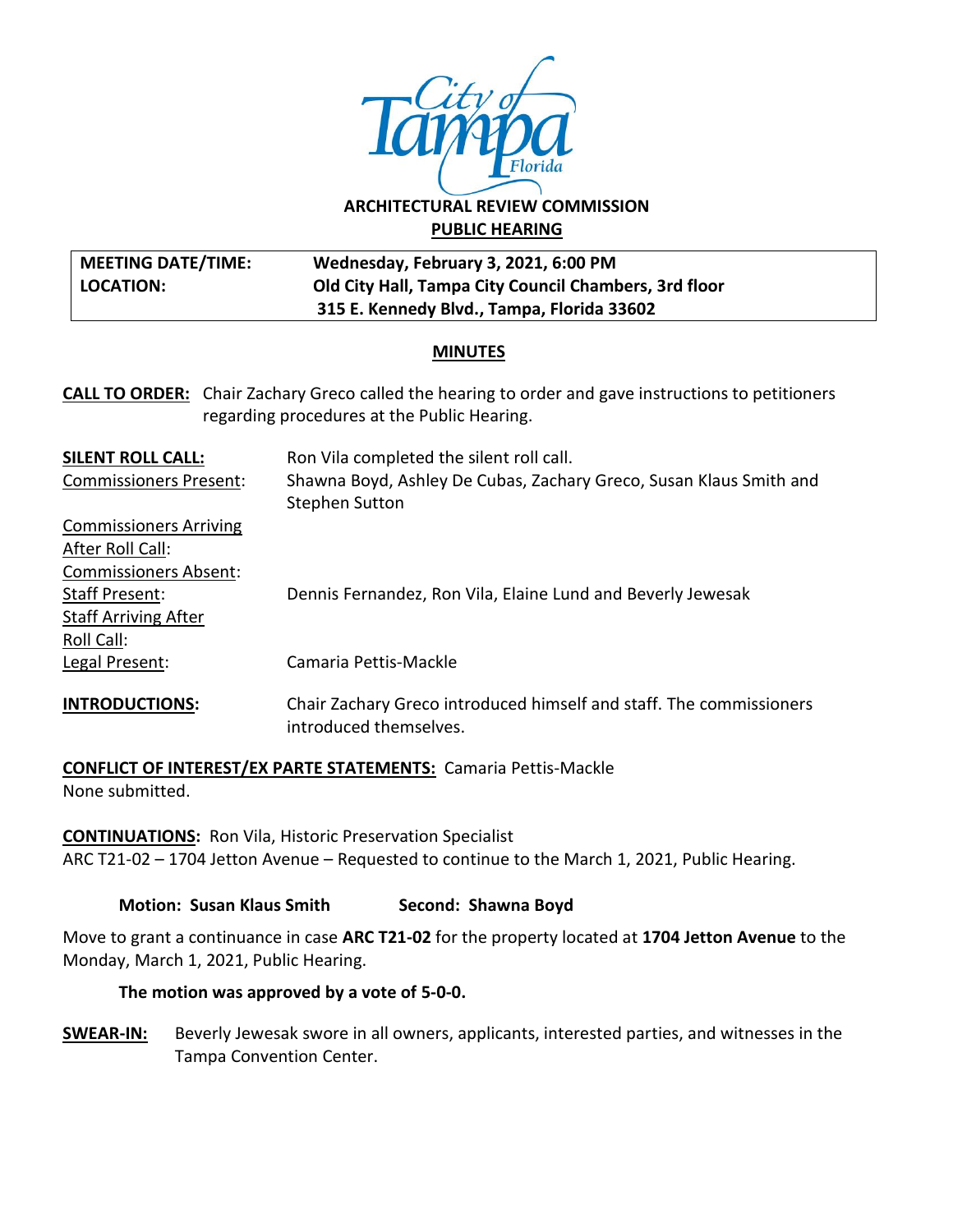#### **ITEMS TO BE REVIEWED:**

| <b>ARC T21-01</b> | OWNER:    | Sight BF Flats, LLC                                 |
|-------------------|-----------|-----------------------------------------------------|
|                   | AGENT:    | Stephanie Gaines and Michael Pullara                |
|                   | DISTRICT: | Tampa Heights                                       |
|                   | LOCATION: | 3108 N. Jefferson Street                            |
|                   | REQUEST:  | Ad Valorem Historic Tax Exemption: Part II-Complete |
|                   | PURPOSE:  | Commercial                                          |
|                   |           |                                                     |

Public Comment: No one came forward.

#### **Motion: Susan Klaus Smith Second: Shawna Boyd**

Move to approve the ad Valorem Tax Exemption Application, Part II/Complete for the plans presented at this Public Hearing in case number **ARC T21-01** for the property located at **3108 N. Jefferson Street**, for the rehabilitation of this property because, based on the facts in the record, the proposed project is consistent with "The Secretary of Interior's Standards for Rehabilitation and Guidelines for Rehabilitating Historic Buildings."

#### **The motion was approved with a vote of 5-0-0.**

Additional swear in conducted.

| ARC 21-109 | OWNER:    | James & Heather Culligan                                                  |
|------------|-----------|---------------------------------------------------------------------------|
|            | AGENT:    | Alan Dobbs                                                                |
|            | DISTRICT: | Seminole Heights                                                          |
|            | LOCATION: | 403 E. Idlewild Avenue                                                    |
|            | REQUEST:  | <b>Certificate of Appropriateness - New Construction: Additions, Site</b> |
|            |           | Improvements                                                              |
|            | PURPOSE:  | Residential                                                               |

Public Comment: No one came forward.

#### **Motion: Shawna Boyd Second: Ashley De Cubas**

Move to grant a **Certificate of Appropriateness** for the drawings and documents presented at this Public Hearing in **ARC 21-109** for the property located at **403 E. Idlewild Avenue** because, based upon the finding of fact, the proposed project is consistent with the "Seminole Heights Design Guidelines" of the City of Tampa, for the following reasons: the orientation, massing, trim and details are consistent with the Seminole Heights Design Guidelines.

#### **The motion was approved by a vote of 5-0-0.**

Additional swear in conducted.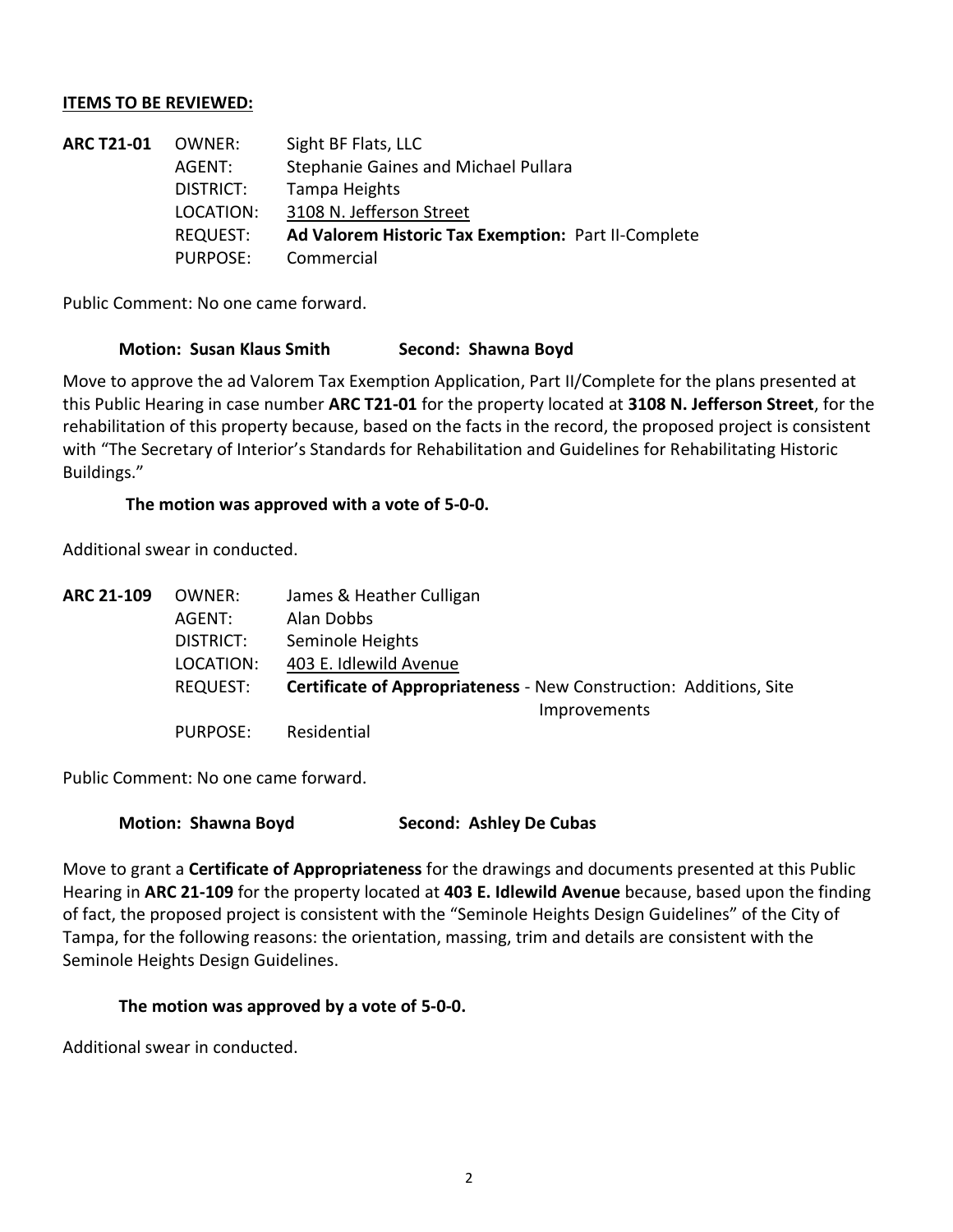**ARC T21-02** OWNER: Andrew Newman & Ariel Peters AGENT: John Hadley DISTRICT: Hyde Park LOCATION: 1704 Jetton Avenue REQUEST: **Ad Valorem Historic Tax Exemption:** Part I-Pre-Construction PURPOSE: Residential *Agent requested to continue to the March 1, 2021, Public Hearing.* **ARC 21-106** OWNER: Darryl & Frances Farley Snabes AGENT: Lyle Breeze DISTRICT: Hyde Park LOCATION: 703 S. Newport Avenue REQUEST: **Certificate of Appropriateness** - New Construction: Accessory Structure, Site **Improvements** PURPOSE: Residential

Public Comment: No one came forward.

## **Motion: Shawna Boyd Second: Susan Klaus Smith**

Move to grant a continuance in case **ARC 21-106** for the property located at **703 S. Newport Avenue** to the Monday, March 1, 2021, Public Hearing.

## **The motion was approved by a vote of 5-0-0.**

Additional swear in conducted.

| <b>ARC 21-108</b> | OWNER:          | Andrew & Ariel Peters Newman                                                        |
|-------------------|-----------------|-------------------------------------------------------------------------------------|
|                   | AGENT:          | John Hadley                                                                         |
|                   | DISTRICT:       | Hyde Park                                                                           |
|                   | LOCATION:       | 1704 Jetton Avenue                                                                  |
|                   | <b>REQUEST:</b> | <b>Variance</b> $-1$ ) East side yard setback from 7' to 3' with an encroachment of |
|                   |                 | 1.5' for eaves/gutters.                                                             |
|                   |                 | 2) Front Yard setback from 25' to 16.25' with an encroachment of                    |
|                   |                 | 1.5' for eaves/gutter.                                                              |
|                   |                 | <b>Certificate of Appropriateness - New Construction: Porte Cochere</b>             |
|                   | PURPOSE:        | Residential                                                                         |
|                   |                 |                                                                                     |

Public Comment for the Variance: No one came forward.

#### **Motion: Stephen Sutton Second: Shawna Boyd**

Move that the variance request for case **ARC 21-108** for property located at **1704 Jetton Avenue** be denied as depicted on the site plan presented at the Public Hearing for a front yard setback from 25' to 16.25' with an encroachment of 1.5' for eaves/gutters*,* based upon the petitioner not meeting the burden of proof with regard to the six hardship criteria set forth in Section 27-114(d) of the City of Tampa Code of Ordinances for granting variances as stated and the evidence provided in this Public Hearing, **specifically that the hardship has not been shown to be other than self-inflicted.**

**The motion was approved by a vote of 3-2-0, with Commissioner Greco & Commissioner Klaus Smith voting against.**